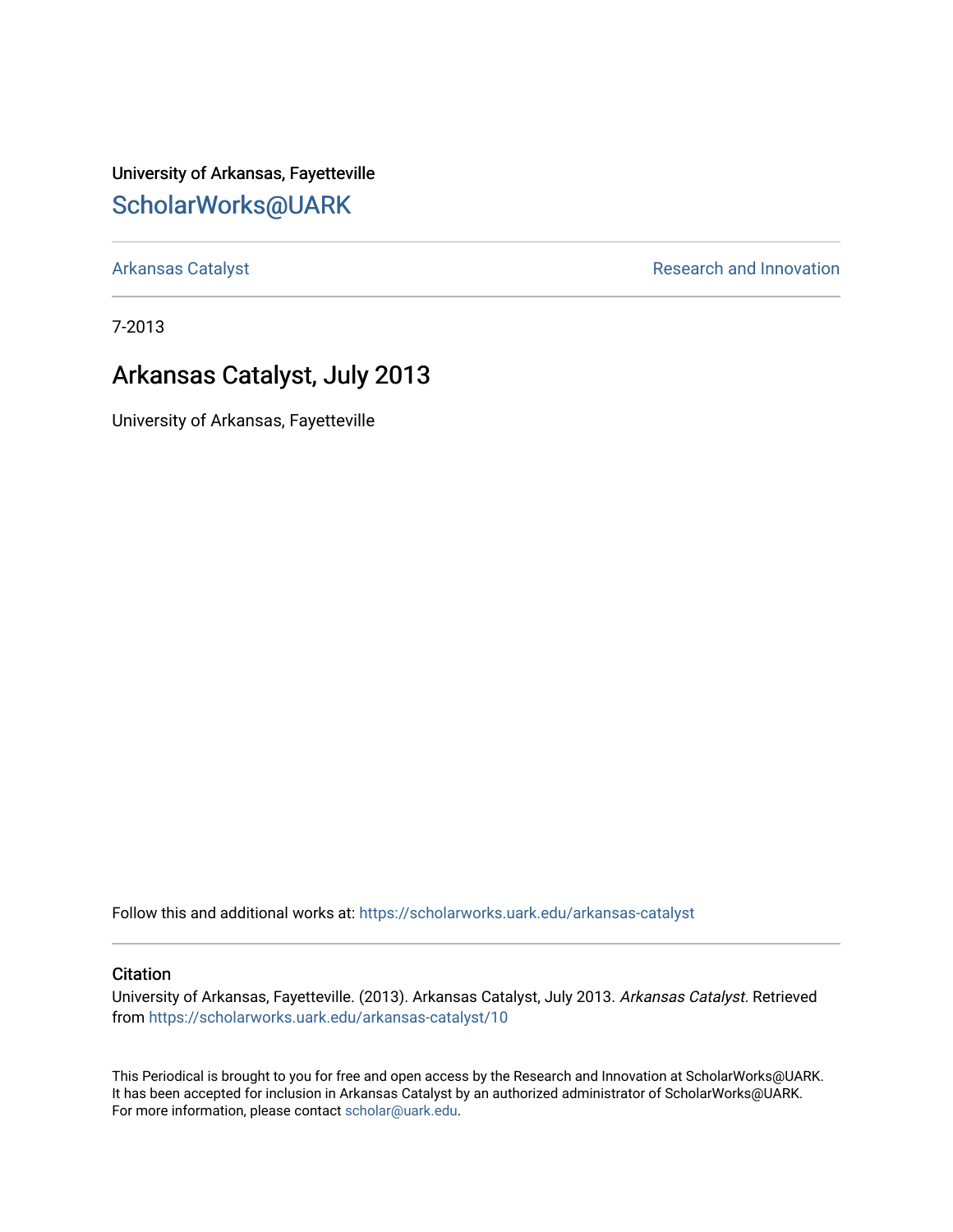

### Probing for Answers



Julie Stenken, Twenty-First Century Chair in Proteomics

Proteomics is the large-scale study of the structure and function of proteins. Julie Stenken, professor of chemistry and biochemistry, is leading a research team that received a four-year, \$1.3 million grant from the National Institutes of Health to study the "foreign body" response to implants.

The challenges scientists have faced in developing reliable implantable glucose

sensors are two-fold: the sensors must deal with the foreign-body reaction, where a person's body attempts to wall off the implanted material from healthy tissue, and just as importantly, blood chemistry and tissue vary from person to person. After a week, these natural phenomena cause erratic glucose readings from sensor implants, Stenken said.

"The whole foreign-body reaction drives a series of immune responses that then serve to encapsulate the sensor away from healthy tissue," Stenken said. "This sensor is measuring glucose in an encapsulated 'bag' around the sensor rather than being able to sense what is out in healthy tissue. That becomes an extremely dangerous situation clinically, because if you dose with insulin when you don't need to, the person can go into diabetic coma or eventually death due to an inaccurate reading from the sensor."

Stenken is a leading expert in the area of in vivo (in the body) collection of proteins known as cytokines using a technique called microdialysis sampling. Her aim is to understand the inflammatory response caused by cells called macrophages to implanted foreign materials.

Stenken is collaborating on the grant with Jeannine Durdik, professor of biological sciences and assistant dean for research in the Fulbright College of Arts and Sciences, and Liping Tang, professor of bioengineering at the University of Texas at Arlington.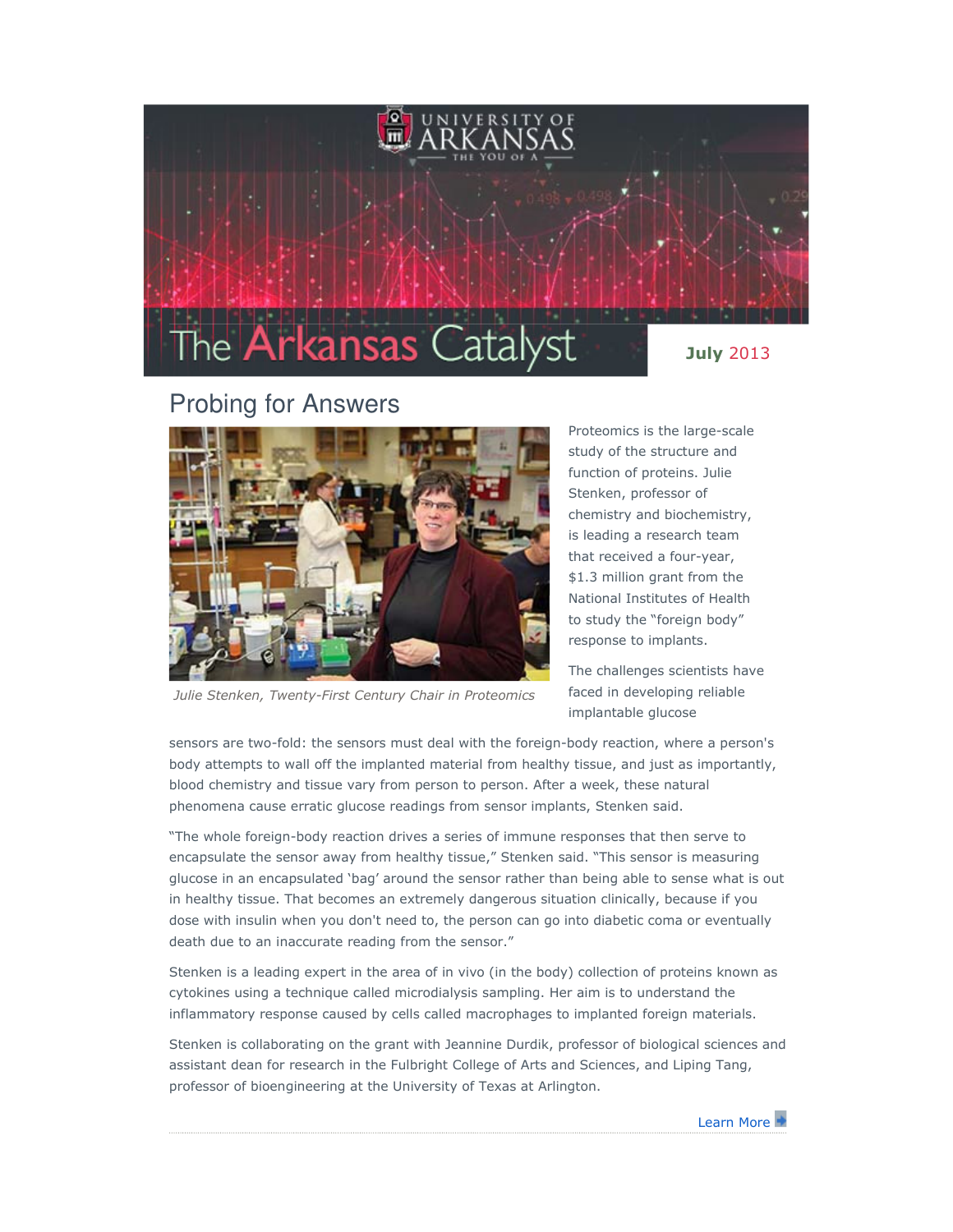## University Honors NSF CAREER Award Winners

The University of Arkansas held a reception at Wallace W. and Jama M. Fowler House on June 5 for faculty who have been awarded funding by the National Science Foundation through the Faculty Early Career Development Program, better known as a CAREER award.

The office of vice provost for research and economic development sponsored the event, which honored university faculty who received CAREER awards. The university has received 27 CAREER awards since the program's inception in 1992, and is currently home to 19 awardees.

The CAREER award is one of the highest honors given by the foundation to junior faculty members. Recipients are selected based on high-quality research and the integration of that research with education initiatives in the context of the university's mission. The award provides a minimum of \$400,000 support for five years, or five years and \$500,000 for those in biological sciences or polar programs.

Faculty who have received CAREER awards who are currently at the U of A, listed in alphabetical order: Laurent Bellaiche, physics; Luca Capogna, mathematical sciences; Greg Dumond, geosciences; Julian Fairey, civil engineering; Ingrid Fritsch, chemistry and biochemistry; Colin Heyes, chemistry and biochemistry; Russ Meller, industrial engineering; Lin Oliver, physics; Xianghong Qian, chemical engineering; Doug Spearot, mechanical engineering; Julie Stenken, chemistry and biochemistry; Susanne Striegler, chemistry and biochemistry; Jak Tchakhalian, physics; Paul Thibado, physics; Feng Wang, chemistry and biochemistry; Ranil Wickramasinghe, chemical engineering; Shui-Qing "Fisher" Yu, electrical engineering; David Zaharoff, biomedical engineering; Nan Zheng, chemistry and biochemistry; and Min Zou, mechanical engineering.

## Genders Communicate Consent to Sex Differently

A University of Arkansas researcher's work on the way men and women communicate their consent to have sex

#### IN THIS ISSUE

Probing for Answers

University Honors NSF CAREER Award Winners

Genders Communicate Consent to Sex Differently

Low-Temperature Water Transition Identified

#### IN OTHER NEWS

Puzzled About Polls 101

Nursing Professor Honored for Journal's Best Research Article

Space Photonics Awarded **Contract** 

#### HELPFUL LINKS

The Arkansas Catalyst Sign up for Listserv information on high performance computer networks, energy and environment, the Health Research Initiative, nanoscience and nanoengineering, NASA related research, sustainability funding, DNA sequencing, RazorGrant, Food Safety and STEM education.

#### GRANT AWARD WINNERS

The following is a sampling of faculty awards in June, with the principal investigator, the award amount and the sponsor. An asterisk (\*) indicates the continuation of a previous award.

• Frank Millett, \$1,042,877, National Institutes of Health\* • Fisher Yu, \$300,002,

Defense Advanced Research Projects Agency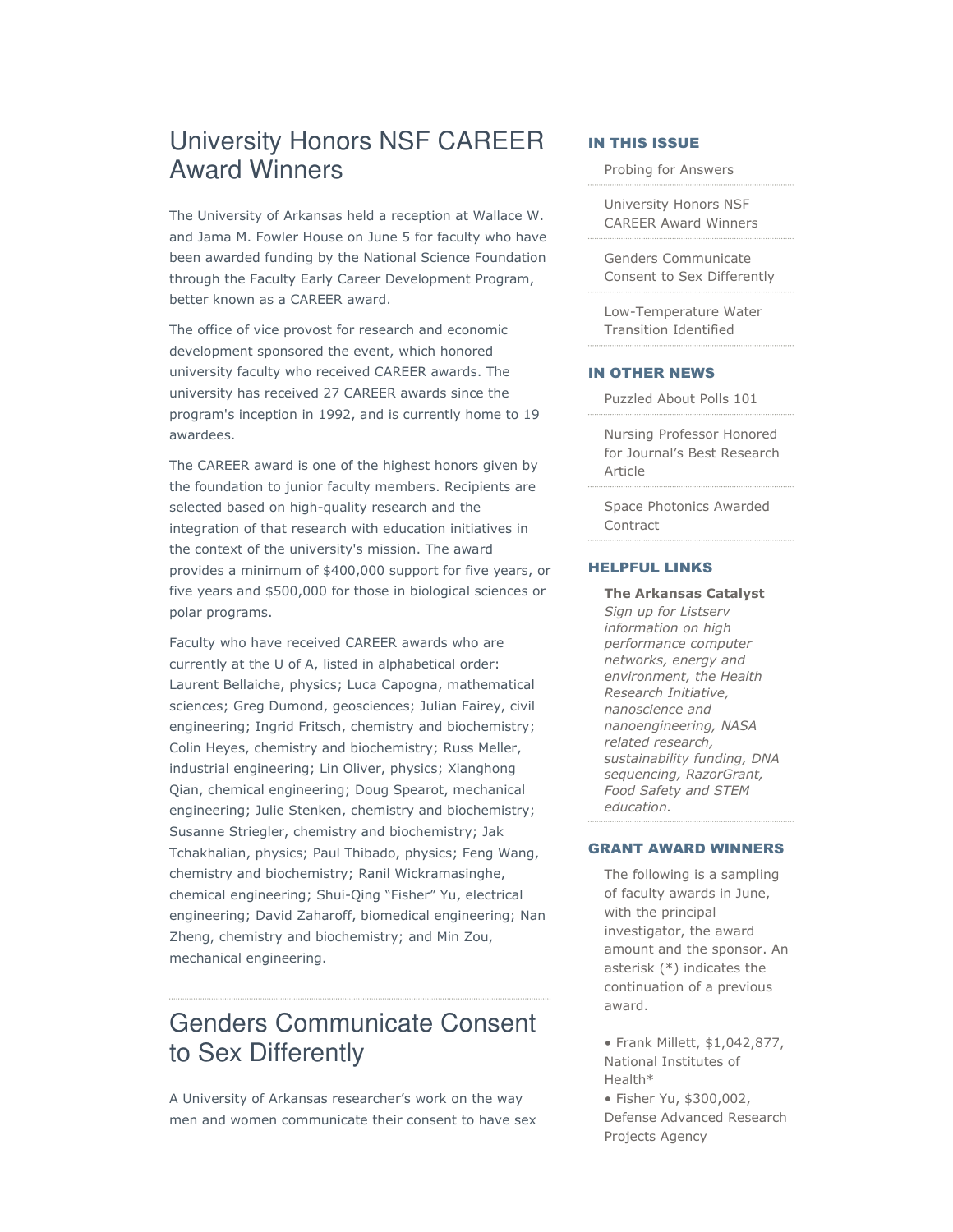could lead to improved sexual assault prevention programs on college campuses.

Kristen Jozkowski, assistant professor of community health promotion in the College of Education and Health Professions, surveyed 185 students at Indiana University,



Kristen Jozkowski

where she earned a doctorate in health behavior. She wanted to examine how college students define consent and how they express and interpret consent in real-life sexual interactions.

Her study found that the use of nonverbal cues to interpret consent to sexual intercourse could lead to miscommunication and, in some cases, could result in unwanted sexual advances and sexual assault. She found significant differences in how men and women communicated their consent to intercourse with women using more verbal strategies and men using more nonverbal strategies. She found men also relied more on nonverbal indicators when interpreting their partner's consent and non-consent than women did.

Learn More

## Low-Temperature Water Transition Identified



Feng Wang

Researchers at the University of Arkansas have identified that water, when chilled to a very low temperature, transforms into a new form of liquid.

Through a simulation performed in "supercooled" water, a research team led by chemist Feng "Seymour" Wang, confirmed a "liquidliquid" phase transition • Fran Hagstrom, \$223,078, Arkansas Department of Workforce Education • Daniel Lessner, \$210,630, National Science Foundation • Fred Limp, \$135,000, Arkansas Natural and

Cultural Resources Council

#### SOCIAL MEDIA



Follow us on twitter



Facebook

Watch research videos Tube on YouTube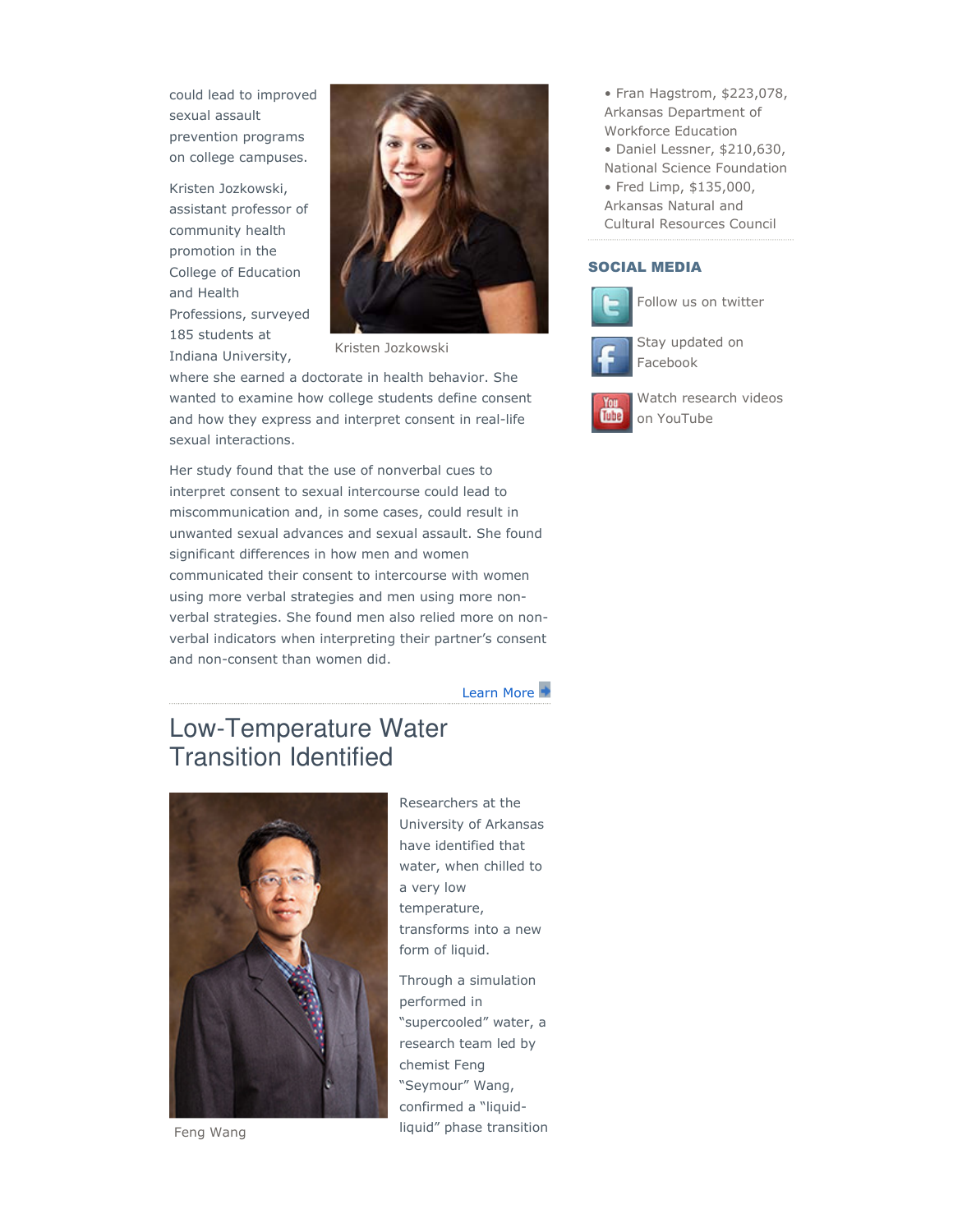at 207 Kelvins, or 87 degrees below zero on the Fahrenheit scale.

The properties of supercooled water are important for understanding basic processes during cryoprotection, which is the preservation of tissue or cells by liquid nitrogen so they can be thawed without damage, said Wang, an associate professor in the department of chemistry and biochemistry in the J. William Fulbright College of Arts and Sciences.

The findings were published online July 8 in the journal Proceedings of the National Academy of Sciences. Wang wrote the article, "Liquid–liquid transition in supercooled water suggested by microsecond simulations." Research associates Yaping Li and Jicun Li assisted with the study.

Learn More

#### CONTACT US

Vice Provost for Research and Economic Development 205 Administration Building 1 University of Arkansas Fayetteville, AR 72701 479-575-2470 Website: vpred.uark.edu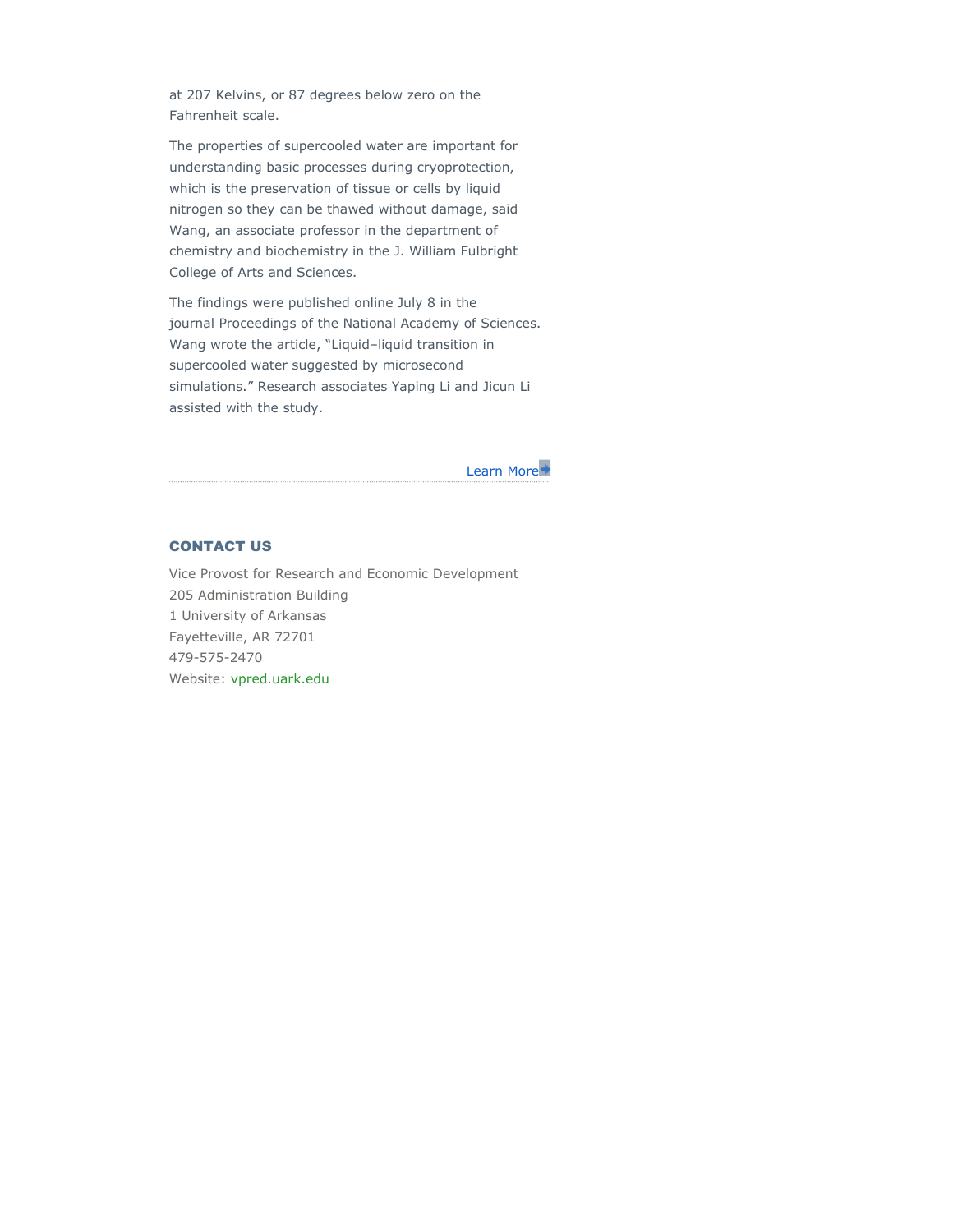## **University of Arkansas**

## **Research Frontiers**

## **Probing for Answers Improving Sensors for Diabetics by Re-directing Macrophages**

*By Chris Branam*



It's easy to measure glucose in a beaker.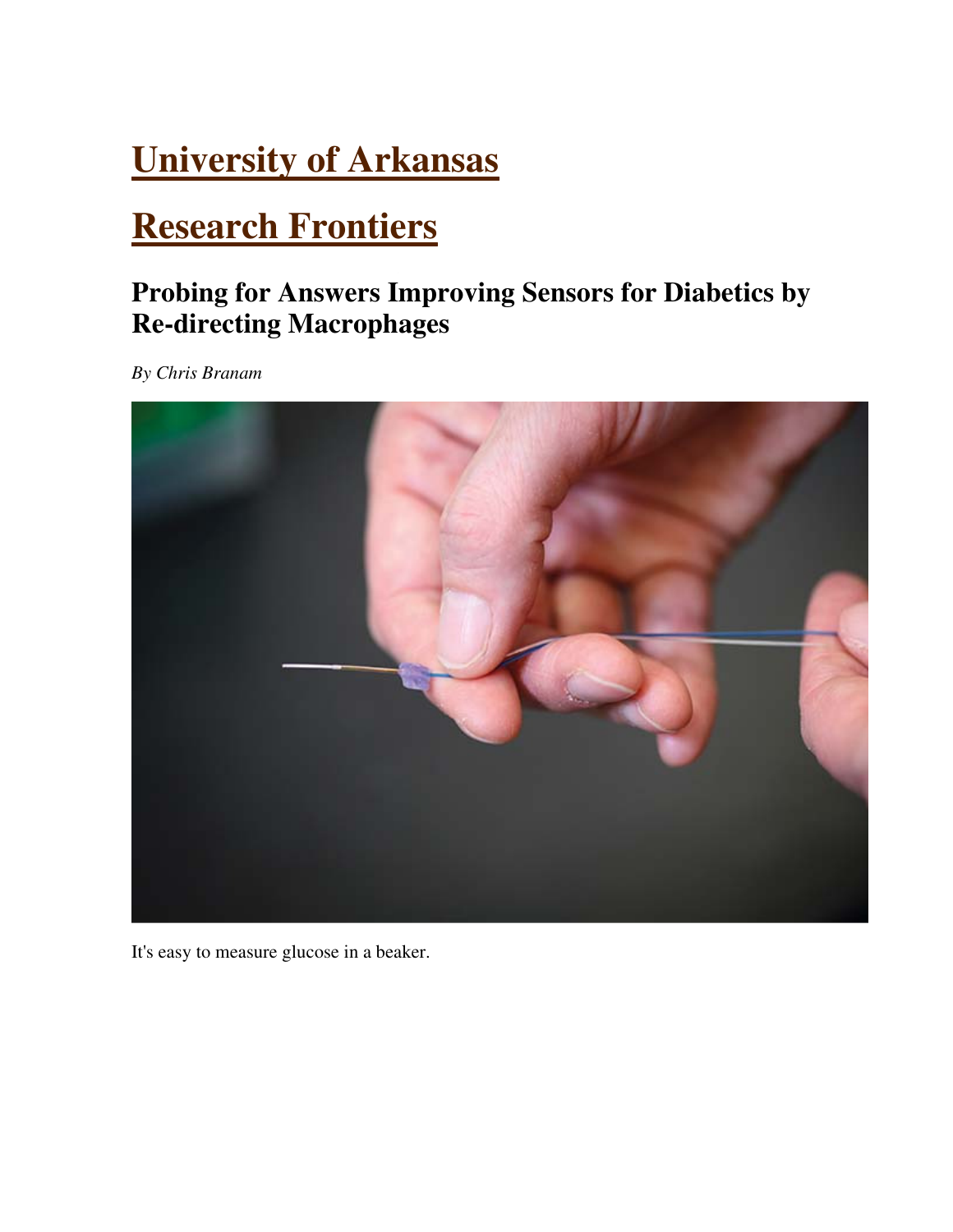But the simple sugar is hard to quantify directly in the human body, which is why long-term glucose monitoring for people with type 1 and type 2 diabetes through implantable devices has proven to be extremely difficult. Leland Clark of Cincinnati Children's Hospital, considered the "Father of Biosensors," first suggested the use of electrodes for measurement of glucose in humans with diabetes in 1962. But a half-century later, diabetics still do not have ways to better manage their diabetes other than finger sticks or implanted sensors that have to be replaced every five to seven days.

The challenges scientists have faced in developing reliable implantable glucose sensors are two-fold: the sensors must deal with the foreign-body reaction, where a person's body attempts to wall off the implanted material from healthy tissue, and just as importantly, blood chemistry and tissue vary from person to person. After a week, these natural phenomena cause erratic glucose readings from sensor implants, said Julie Stenken, professor of chemistry and biochemistry.

"The whole foreign-body reaction drives a series of immune responses that then serve to encapsulate the sensor away from healthy tissue," Stenken said. "This sensor is measuring glucose in an encapsulated 'bag' around the sensor rather than being able to sense what is out in healthy tissue. That becomes an extremely dangerous situation clinically, because if you dose with insulin when you don't need to, the person can go into diabetic coma or eventually death due to an inaccurate reading from the sensor."

Stenken is a leading expert in the area of *in vivo* (in the body) collection of proteins known as cytokines using a technique called microdialysis sampling. Her aim is to understand the inflammatory response caused by cells called macrophages to implanted foreign materials. But first she must ask the question: How can we change the way these cells communicate with each other?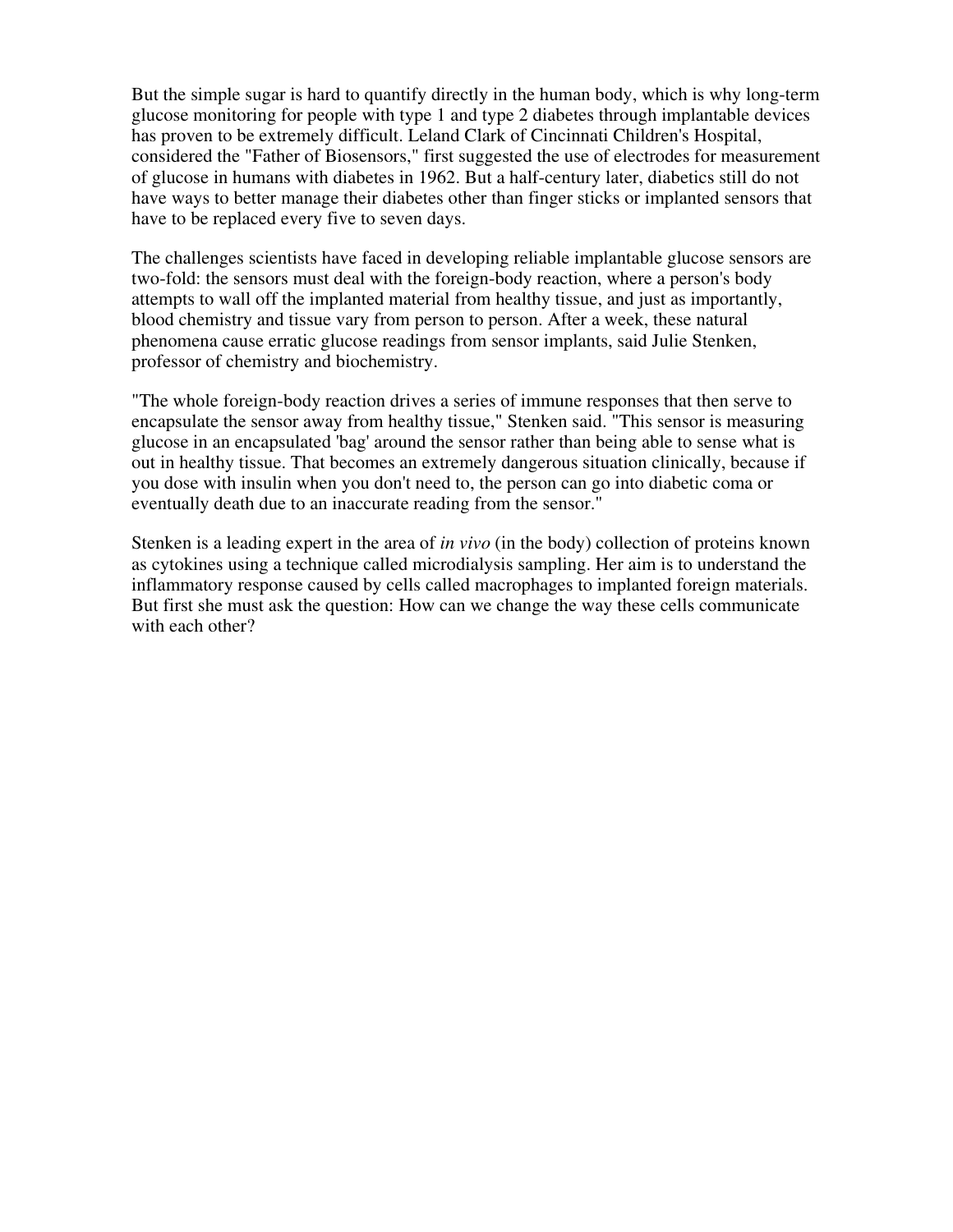#### **Research to Extend Lives**



Big numbers illustrate the importance of Julie Stenken's work. An estimated 26 million Americans have diabetes, and another 79 million are experiencing symptoms of prediabetes, according to the American Diabetes Association. The association estimated the total annual cost of diabetes in the United States to be \$218 billion in 2007, the last year figures were available. That total included direct medical costs and indirect costs such as disability, work loss and premature death.

Even with the numbers of diabetics growing by an estimated 2 million a year, according to the association, only two companies are currently marketing implantable glucose sensors to American diabetics. A third discontinued its model in 2011. Type 1diabetes is a serious medical condition. Extending the implanted glucose sensor's lifetime is crucial to the future well-being of this large population, Stenken said.

"Current glucose sensors still have to be calibrated against a finger stick on a regular basis," Stenken said. "So if you had a glucose sensor that was better integrated into the body, where you could reduce the calibrations that you need — and have it last a longer period of time — people would be more compliant with their insulin doses. It would be very helpful in managing their disease."

Also, episodes of nocturnal hypoglycemia are of particular concern for diabetics who rely on glucose sensors. When blood glucose drops to low levels during sleep, the person experiences symptoms such as headache, fatigue or night sweats. Untreated nocturnal hypoglycemia can cause the sufferer to slip into a diabetic coma. Scientists are working to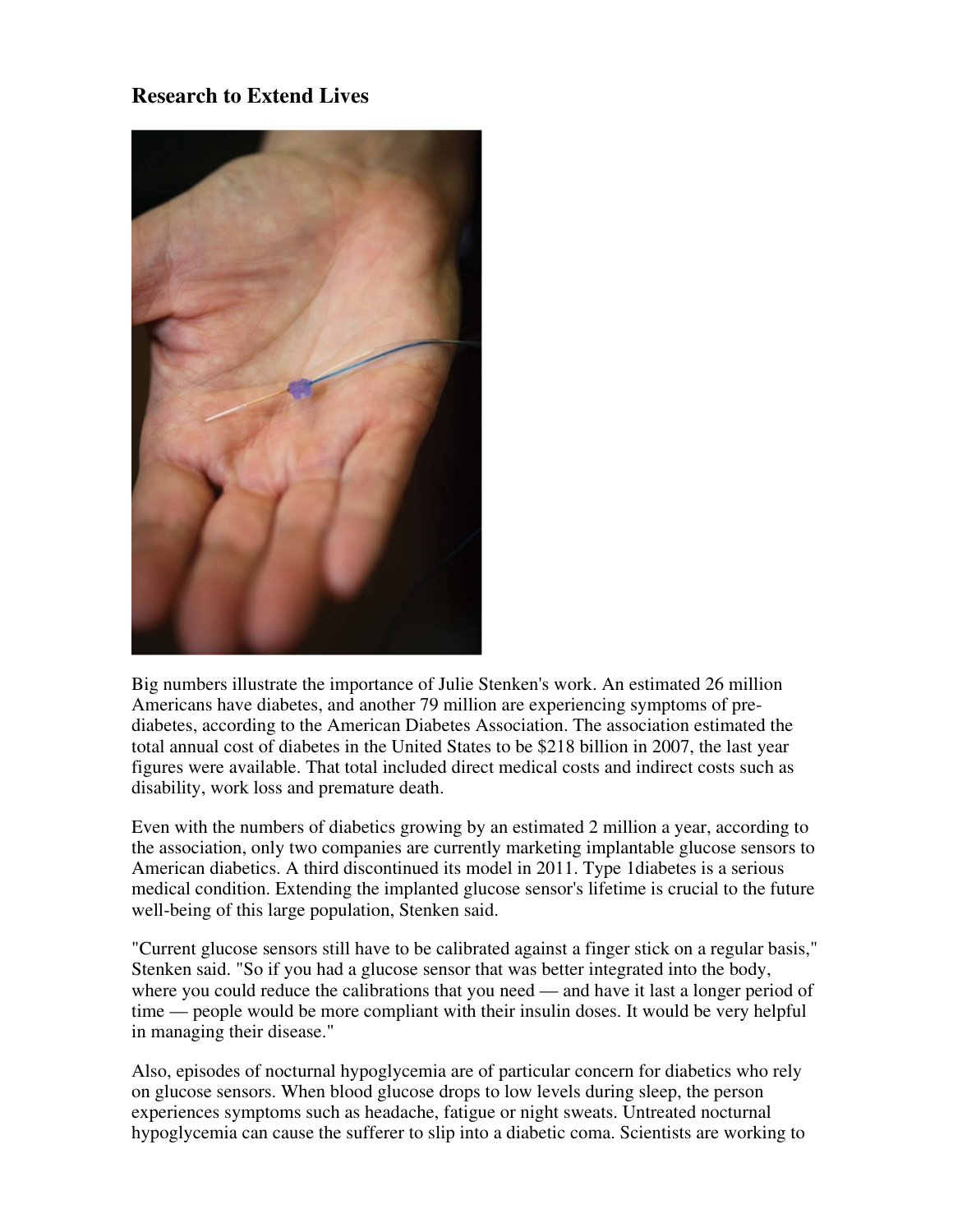create a glucose sensor that would signal an alert that would remind the person to consume carbohydrate.

## **The Host Response**

Understanding the underlying biochemistry that occurs at the site of an implanted biomaterial is important in a wide range of clinical contexts, from reconstructive surgery to implantable glucose sensors. Many of the problems that scientists have encountered in the development of implanted sensors into living things have been due to the lack of understanding of the host response to implanted materials, said Stenken, the Twenty-First Century Chair in Proteomics in the J. William Fulbright College of Arts and Sciences.



"In this whole process, the macrophage cells that are ultimately encapsulating this device communicate with each other through protein signals," Stenken said. "These messenger proteins, called cytokines, are part of a whole series of proteins that are involved in network responses within the immune system. We need to understand this communication process between all the cells so that we can direct the cells to the state where we want them to be."

This chemical signaling response to an artificial material within a tissue includes large cells known as macrophages. In an immune response, it is the job of the macrophage to destroy a foreign object, typically a virus or bacteria. The term is literally translated from Greek as "big eater." When the macrophages discover that they cannot destroy an object as large as a glucose sensor, they signal for fibroblast cells to lay down collagen, a group of proteins that form the main structural component of animal

connective tissue. This "glue" eventually encapsulates an object, in this case a glucose sensor.

"There's an enormous interest in trying to redirect or bioengineer this whole process to improve outcomes," Stenken said. "These macrophages are very plastic. They have different states. We're trying to direct the macrophages to a certain type of cell, the M2. The M1 state is the classically activated macrophage where it is trying to destroy foreign material as quickly as possible. It's pro-inflammatory. The M2 state is considered to promote a wound-healing state."

To direct the macrophages, Stenken's research group uses a microdialysis probe that is placed under the skin of rats in order to mimic an implanted glucose sensor. The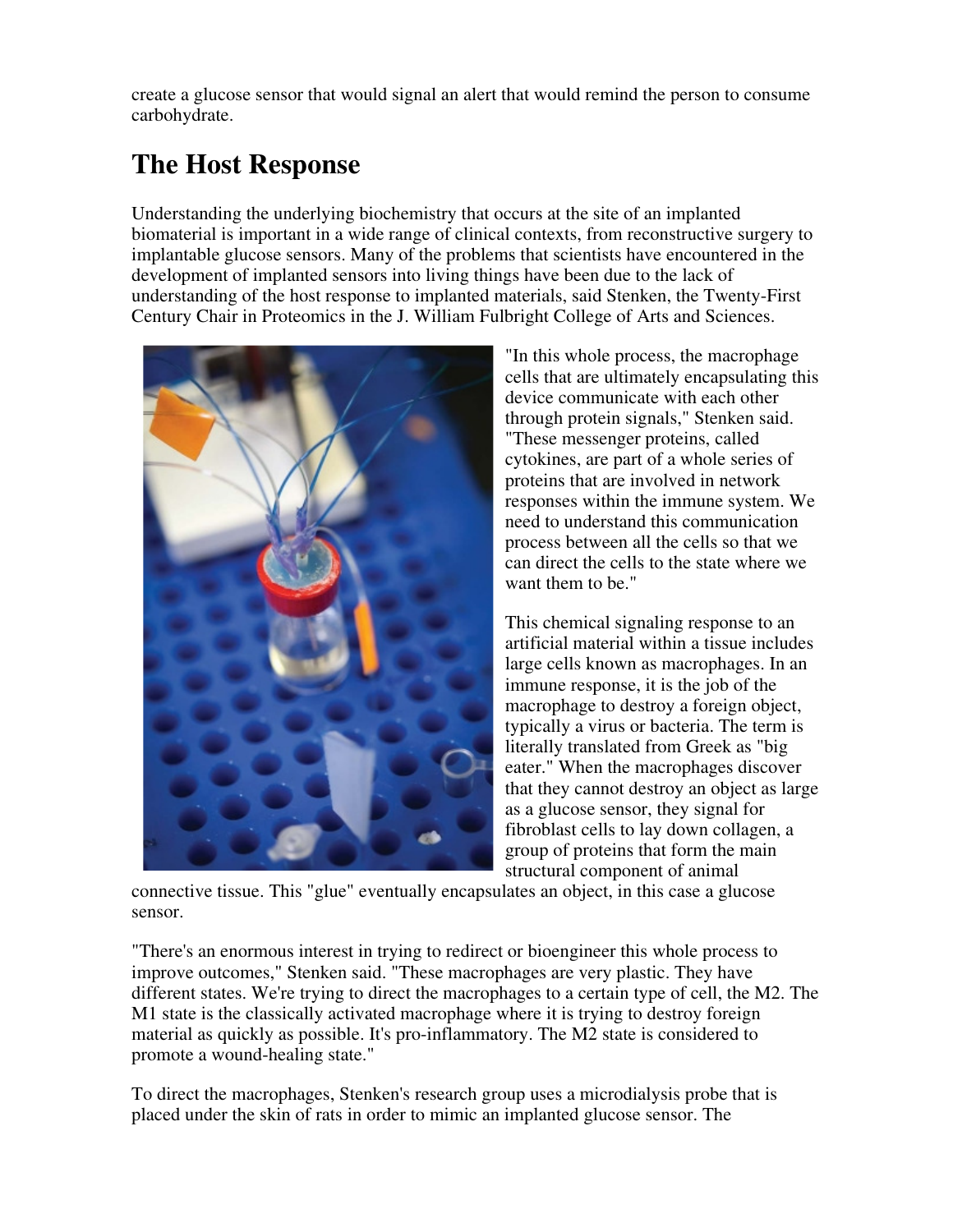researchers, in a process unique to this group, then infuse different agents through the probe that are hypothesized to direct the macrophages into the M2, or healing, state.

"Once they are driven into the healing state, the question is, 'Do you see a longer lifetime for the implant?'" she said.

Stenken's work has drawn the attention of researchers across the country, including William M. Reichert, a distinguished professor of biomedical engineering at Duke University who has worked on biosensors.

"Julie has almost single handedly made a finicky microdialysis system work for the monitoring of wound healing," Reichert said. "I did some of this in the past but more or less gave up because of all of the experimental problems that she somehow overcomes. This can only be the mark of a careful and skilled experimentalist."

## **Federally Funded Research**

In 2007, Stenken came to the U of A to accept an appointment as the inaugural holder of the Twenty-First Century Chair in Proteomics. The chair was endowed with a \$1.5 million gift raised by the university's Campaign for the Twenty-First Century. She brought with her ongoing microdialysis research that included two grants totaling more than \$1 million from the National Institutes of Health.

In addition to the current NIH grant, Stenken received a two-year, \$375,000 grant from the national institutes to use the microdialysis probe to study cytokines in the brain. The Exploratory Developmental Research Grant (R21) will help to develop analytical chemistry methods to collect and detect cytokine proteins to allow for rapid translational medical treatments for humans. Cytokines as well as other neuropeptides are known to affect different human diseases related to the brain including, but not limited to, alcoholism, anxiety, appetite, depression, epilepsy, multiple sclerosis, pain, sleep, and various psychiatric disorders. These peptides and proteins are difficult to measure in the living brain.

"Cytokines are now considered the third-generation chemical communication system in the brain behind neurotransmitters and neuropeptides," Stenken said. "People have been very interested in cytokines in the brain because there are known receptors and they show up in many neurodegenerative diseases."

NIH R21 grants are meant to encourage high risk/high return research efforts. Stenken is enthusiastic about the possibilities.

"There are many biological areas that I know that these microdialysis probes will prove to be beneficial," she said. "I'm not afraid to learn new things in biology."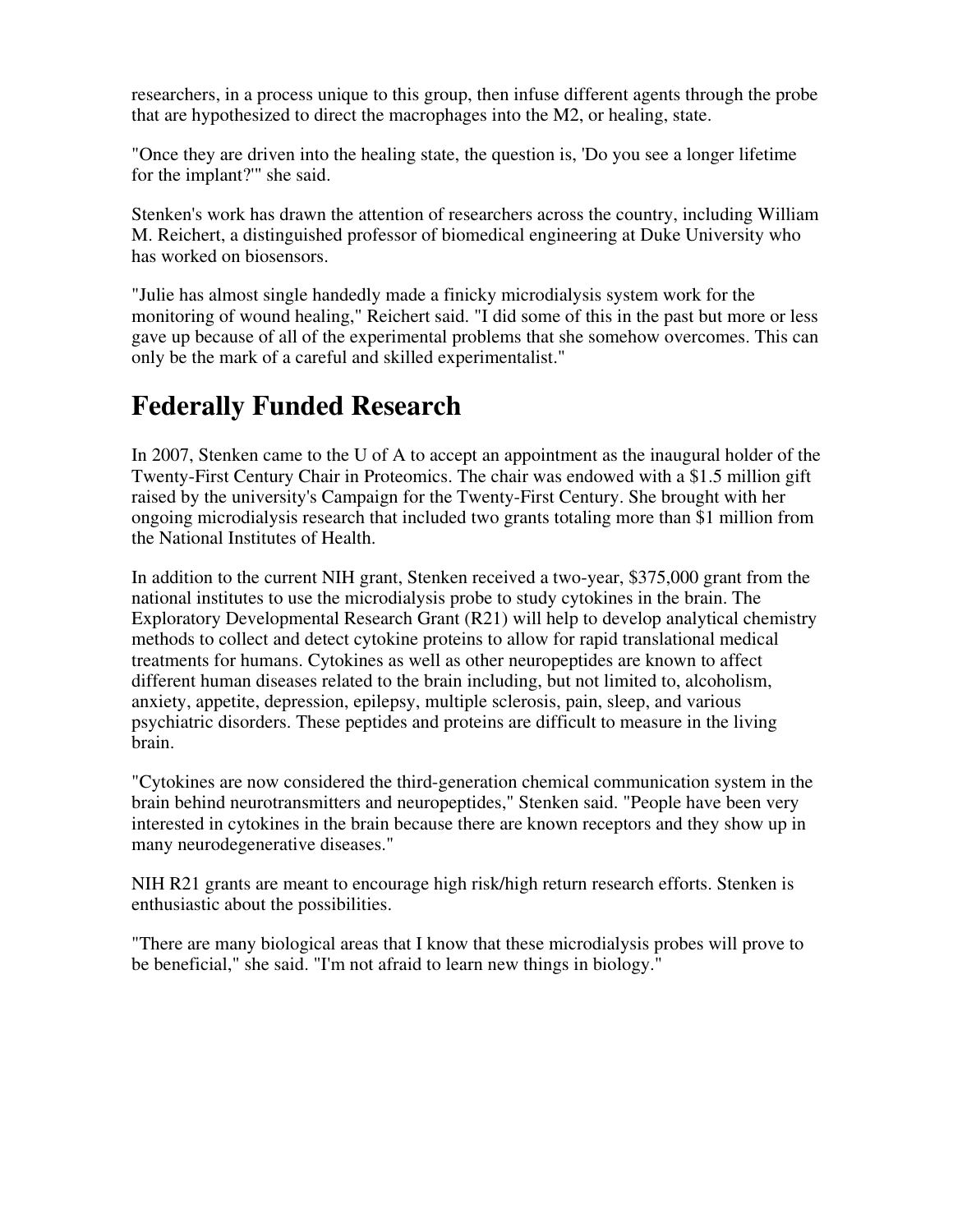

#### **Stenken and Proteomics**

Proteomics is the large-scale study of the structure and function of proteins. Julie Stenken is leading a research team that received a four-year, \$1.3 million grant from the National Institutes of Health to study the "foreign body" response to implants.

Stenken is collaborating on the grant with Jeannine Durdik, professor of biological sciences and assistant dean for research in the Fulbright College of Arts and Sciences, and Liping Tang, professor of bioengineering at the University of Texas at Arlington.

In 2009, Stenken co-edited In Vivo Glucose Sensing with David D. Cunningham of Abbott Laboratories. The book, part of the Wiley Chemical Analysis series, is designed to provide state-of-the-art information on glucose monitoring to clinicians and medical educators.

Photos by Russell Cothren

Office of University Relations, University of Arkansas • Davis Hall, Fayetteville Arkansas, 72701

479-575-5555 • 479-575-4745 (fax)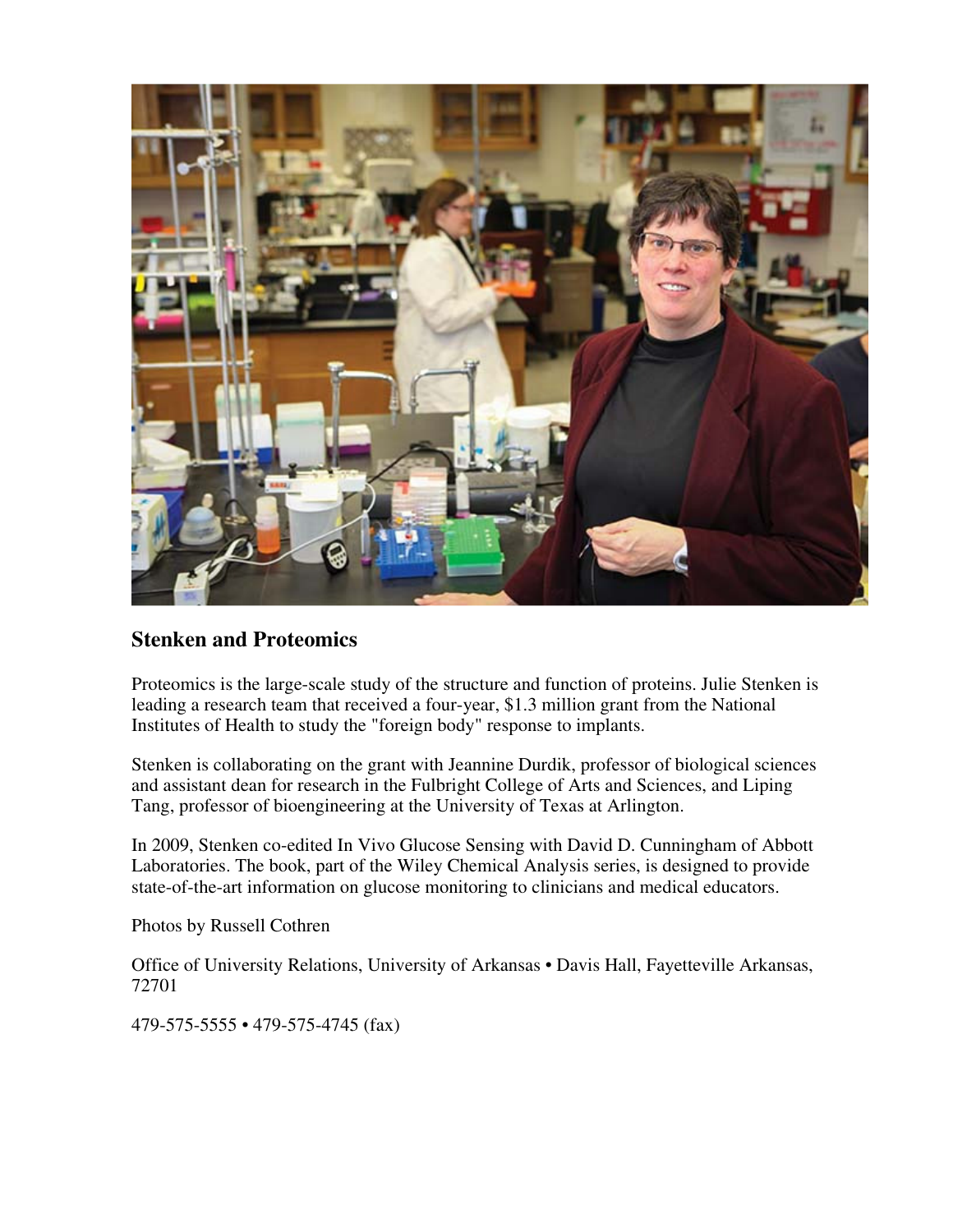# **University of Arkansas Arkansas Newswire**

## **Research: Genders Communicate Consent to Sex Differently**

#### **Professor suggests implications for sexual assault prevention efforts**

Tuesday, July 02, 2013

FAYETTEVILLE, Ark. – A University of Arkansas researcher's work on the way men and women communicate their consent to have sex could lead to improved sexual assault prevention programs on college campuses.

Kristen Jozkowski, assistant professor of community health promotion in the College of Education and Health Professions, surveyed 185 students at



Kristen Jozkowski

Indiana University, where she earned a doctorate in health behavior. She wanted to examine how college students define consent and how they express and interpret consent in real-life sexual interactions.

 Her study found that the use of nonverbal cues to interpret consent to sexual intercourse could lead to miscommunication and, in some cases, could result in unwanted sexual advances and sexual assault. She found significant differences in how men and women communicated their consent to intercourse with women using more verbal strategies and men using more non-verbal strategies. She found men also relied more on non-verbal indicators when interpreting their partner's consent and non-consent than women did.

"The ways men and women look for cues to indicate consent and interpret them differs and this could potentially lead to unwanted sex," Jozkowski said. "We all talk in code."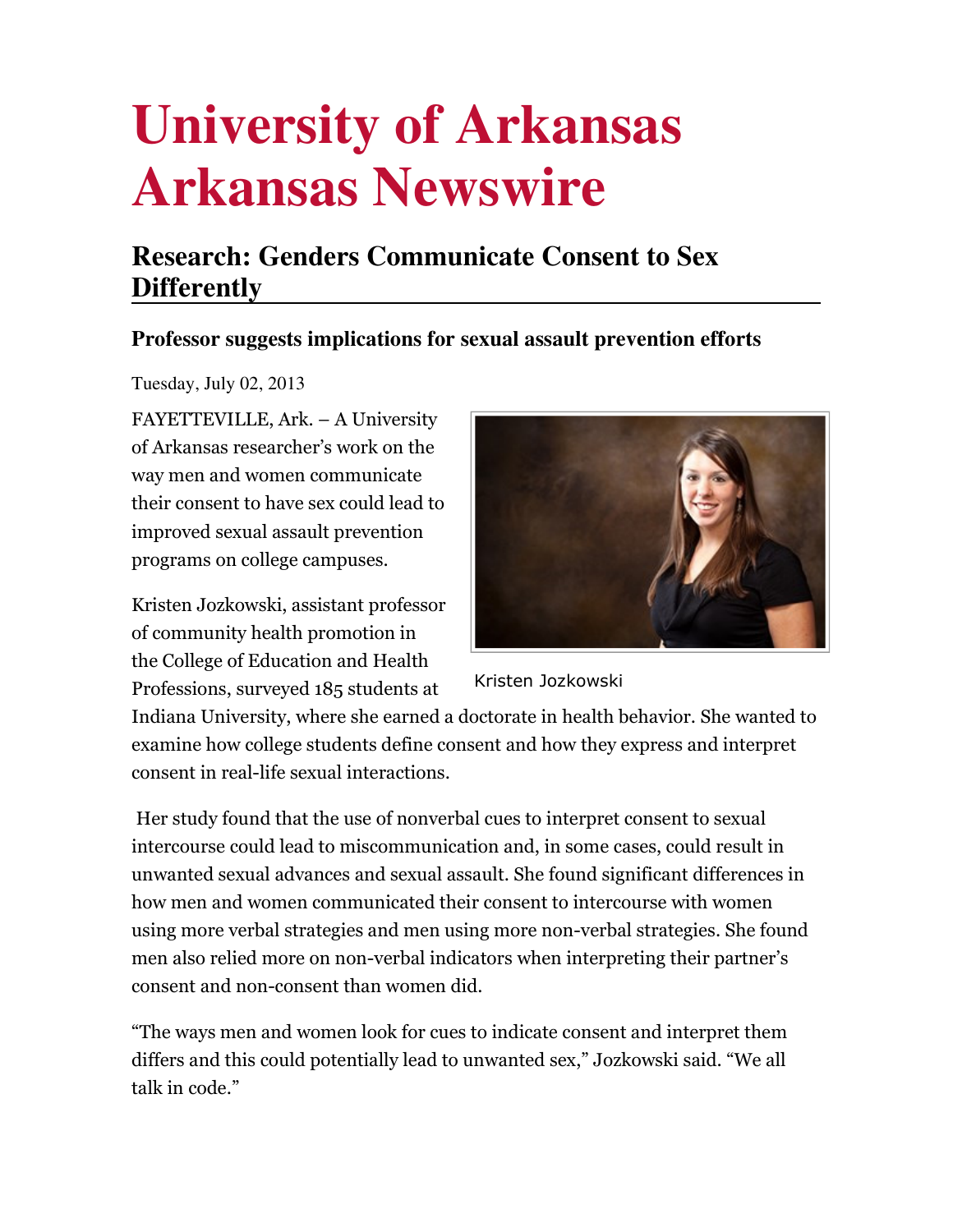For example, when she conducted interviews with college students, Jozkowski said, a male participant described how college students communicate in code. He indicated that he may ask a woman to come to his house and watch a movie. Because of the context of their relationship and the timing of the invitation, he may interpret that invitation as an invitation for sex. In a different context with potentially a different woman, he may just mean watching a movie.

Analyses of how participants actually communicated and interpreted consent suggested that many college students, despite defining consent as an explicit communication of agreement, often use consent signals that are less clear than providing explicit permission or saying yes, Jozkowski found. Sexual assault prevention education that addresses gender differences in consent communication may help men and women see the value in direct, verbal communication of consent, she said.

"They are saying something, but meaning something else, and they think the intended message is well understood given other contextual cues," Jozkowski said. "But what is really going on from our analyses is that men and women have disjunctive views of consent. Both think they understand each other but really the two (men and women) have different understandings of what these codes mean."

Many sexual assault prevention efforts focus on clear communication of consent as a way to reduce sexual assault but little research examines how heterosexual college students conceptualize sexual consent, she said. Most colleges and universities provide sexual assault prevention education to students but incident rates have not fallen over the past 50 years.

Jozkowski is lead author of "Gender Differences in Heterosexual College Students' Conceptualizations and Indicators of Sexual Consent: Implications for Contemporary Sexual Assault Prevention Education" scheduled to be published later this year in the Journal of Sex Research and "College Students and Sexual Consent: Unique Insights," also scheduled to be published next month in the Journal of Sex Research

(http://www.tandfonline.com/doi/full/10.1080/00224499.2012.700739#.UdGKtpze7e4) and currently available online.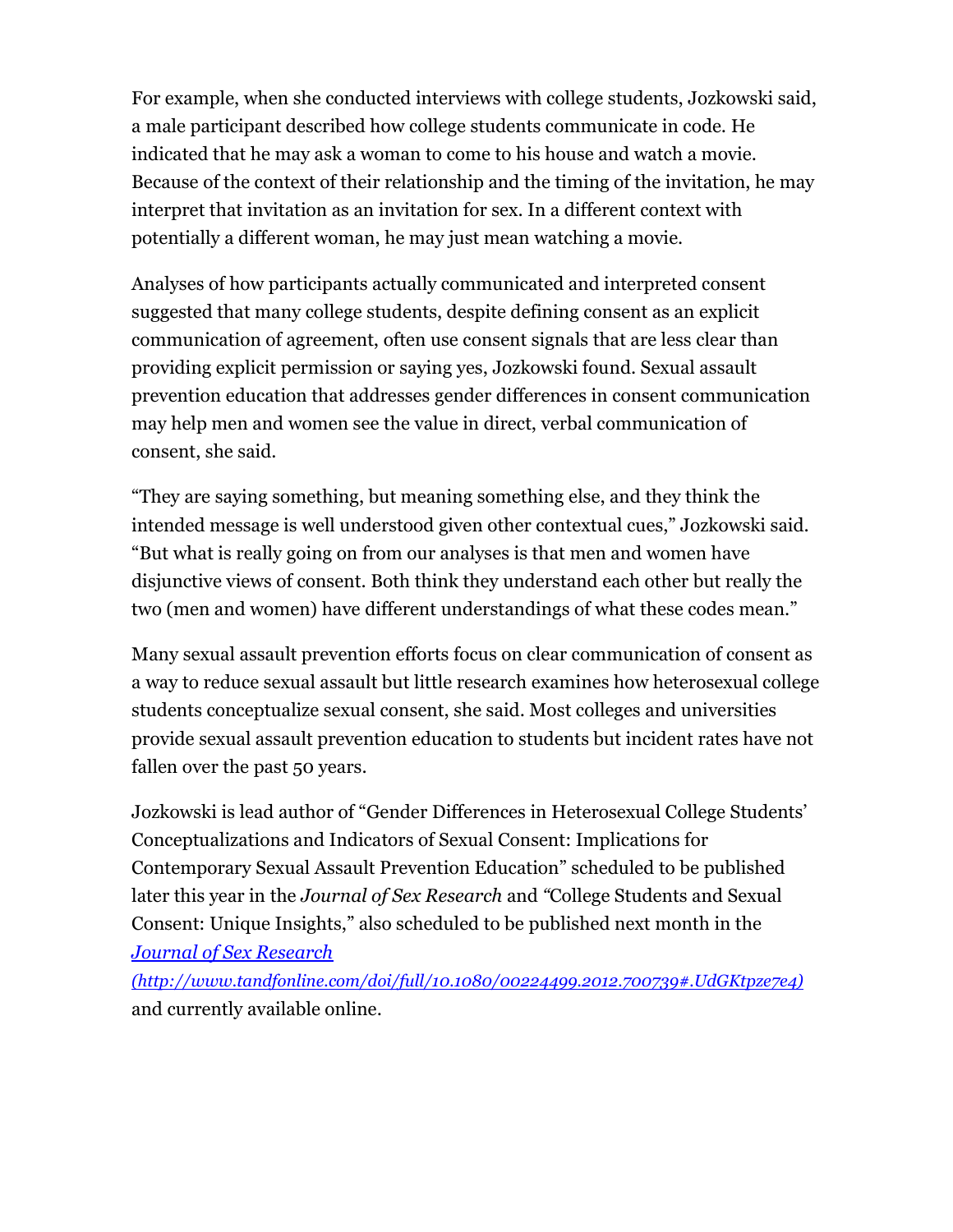#### **Contacts:**

Kristen Jozkowski, assistant professor of community health promotion College of Education and Health Professions 479-575-4111, kjozkows@uark.edu (mailto:kjozkows@uark.edu)

Heidi Stambuck, director of communications College of Education and Health Professions 479-575-3138, stambuck@uark.edu (mailto:stambuck@uark.edu)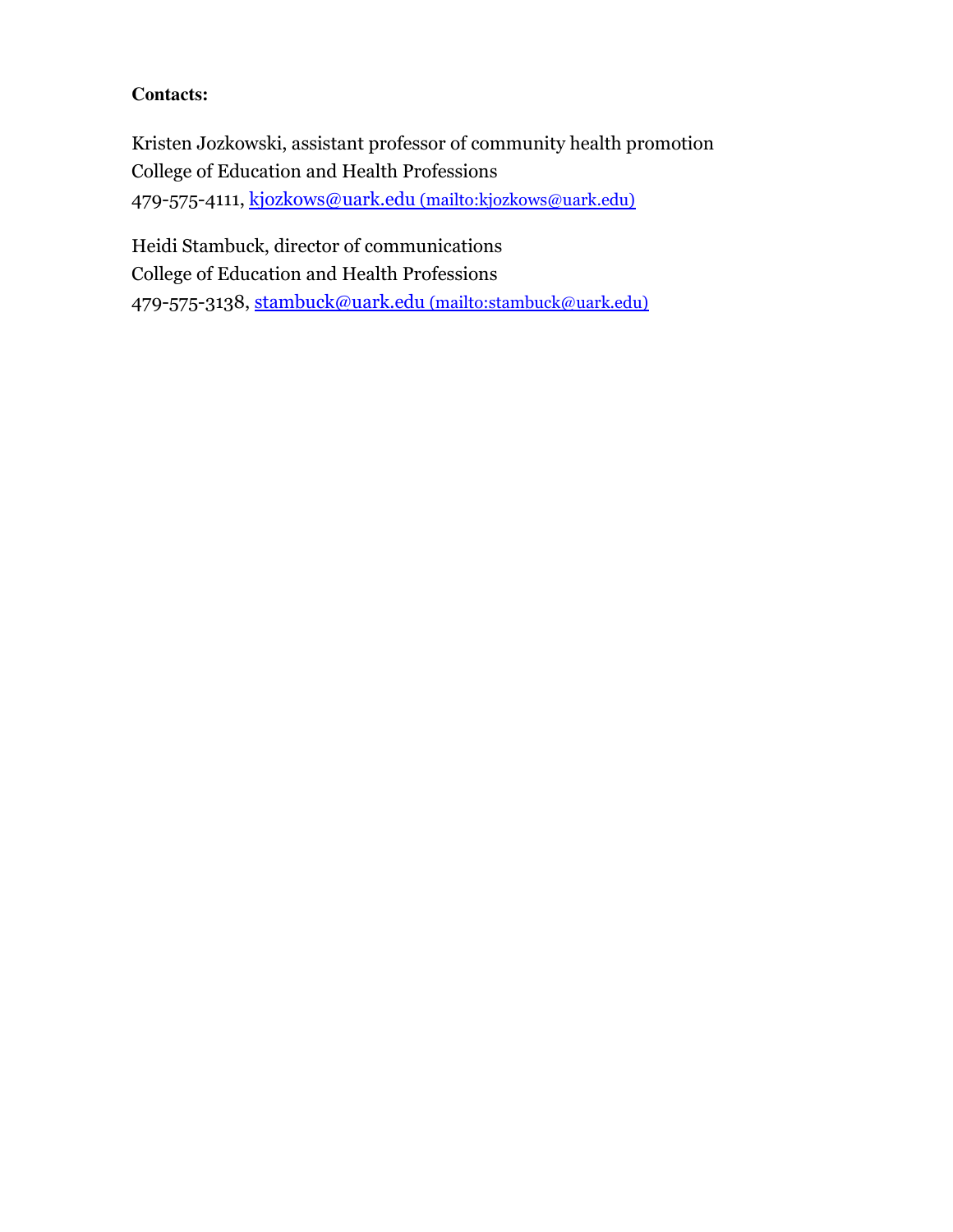# **University of Arkansas Arkansas Newswire**

## **University of Arkansas Researchers Identify Transformation in Low-Temperature Water**

#### **'Liquid-liquid' phase transition occurs at 87 degrees below zero**

Wednesday, July 10, 2013

Researchers at the University of Arkansas have identified that water, when chilled to a very low temperature, transforms into a new form of liquid.

Through a simulation performed in "supercooled" water, a research team led by chemist Feng "Seymour" Wang, confirmed a "liquid-liquid" phase transition at 207 Kelvins, or 87



Feng Wang, University of Arkansas

degrees below zero on the Fahrenheit scale.

The properties of supercooled water are important for understanding basic processes during cryoprotection, which is the preservation of tissue or cells by liquid nitrogen so they can be thawed without damage, said Wang, an associate professor in the department of chemistry and biochemistry in the J. William Fulbright College of Arts and Sciences.

"On a microsecond time scale, the water did not actually form ice but it transformed into a new form of liquid," Wang said. "The study provides strong supporting evidence of the liquid-liquid phase transition and predicted a temperature of minimum density if water can be cooled well below its normal freezing temperature. Our study shows water will expand at a very low temperature even without forming ice."

The findings were published online July 8 in the journal Proceedings of the National Academy of Sciences. Wang wrote the article, "Liquid–liquid transition in